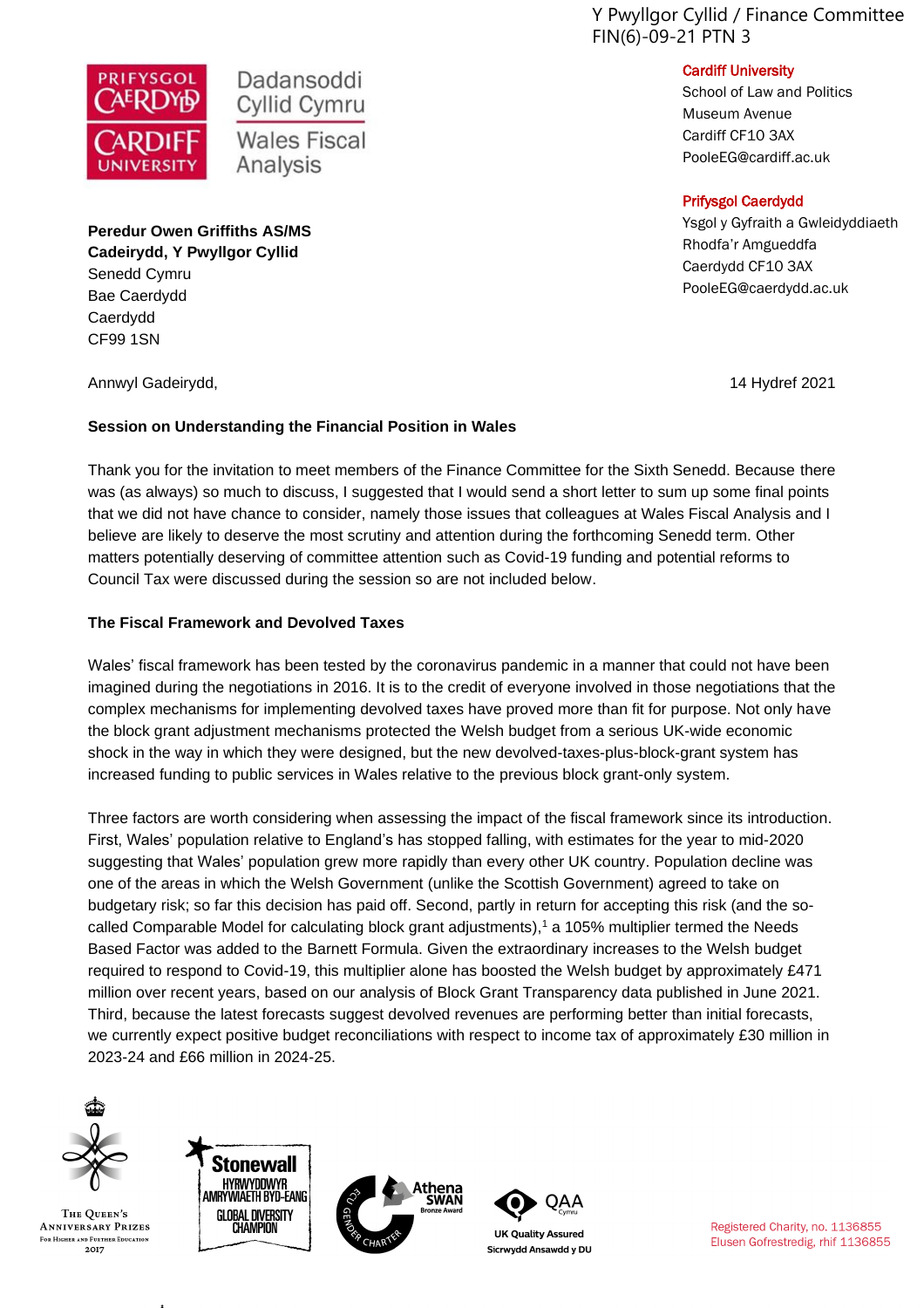

Despite this strong performance, the Welsh Treasury and Finance Committee will need to remain vigilant in probing tax forecasts and the operations of Welsh taxes. Both the OBR and HMRC are under Welsh Government contracts to respectively forecast taxes and operate the Welsh income tax system, and these operations should necessitate at least annual scrutiny. For example, confirming that OBR's tax forecasts reflect factors specific to the Welsh economy, and that HMRC continue to ensure that all Welsh taxpayers are correctly identified with a C tax code (including hard-to-reach and transient populations). The Committee may also wish to continue to scrutinise the innovative tax collection approaches that have been adopted by the Welsh Revenue Authority, the body responsible for collecting Land Transaction Tax and Landfill Disposals Tax.

Finally, the Committee will also want to keep under review the upcoming renegotiation of the Scottish Fiscal Framework. While the Welsh Government and Senedd are not involved in this bilateral negotiation, if there are changes agreed to Scotland's fiscal framework these may set precedents which may influence future Welsh arrangements.

## **Social Care**

On 7 September 2021 the UK Government announced plans to reform how people pay for adult social care in England, and the following week Parliament passed plans for a 1.25 percentage point National Insurance increase, termed the Health and Social Care Levy. Because the amount of National Insurance raised in Wales is smaller than Wales' share of the UK population, the Welsh Budget stands to benefit from the decision to raise taxes at a UK-level (and to subsequently transfer funds via the Barnett Formula) rather than by using devolved tax levers. Moreover, because there is already a more generous asset threshold in place in Wales (£50,000 compared with £23,250 in England), and because self-funders constitute a smaller percentage of care home residents compared with the rest of the UK, the Barnett share of Health and Social Care Levy funding may go further than it will do in England.

However, the committee may wish to note several remaining challenges. Although the new levy is expected to raise approximately £36 billion for English services in the first three years, during this period only £5.4 billion will be directed at social care, while the remaining £30.3 billion will be directed at the NHS.<sup>2</sup> This would leave social care underfunded because the announced reforms in England are expected to require up to an additional £5 billion per year by the second half of the 2020s. 3 In the Welsh context, it will be important to ensure that additional funding allocated to local authorities and providers covers the cost of any proposed Welsh reforms, especially given the apparent funding gap that might be anticipated in England.

If you would like to discuss topics raised during the meeting or in this letter, or arrange any other meeting or briefing session, please don't hesitate to contact us.

Yr eiddoch yn gywir,

Educated

Dr Ed Gareth Poole Uwch Ddarlithydd, Prifysgol Caerdydd



THE OUEEN'S **ANNIVERSARY PRIZES** FOR HIGHER AND FURTHER EDUCATION 2017







**UK Quality Assured** Sicrwydd Ansawdd y DU Registered Charity, no. 1136855 Elusen Gofrestredig, rhif 1136855